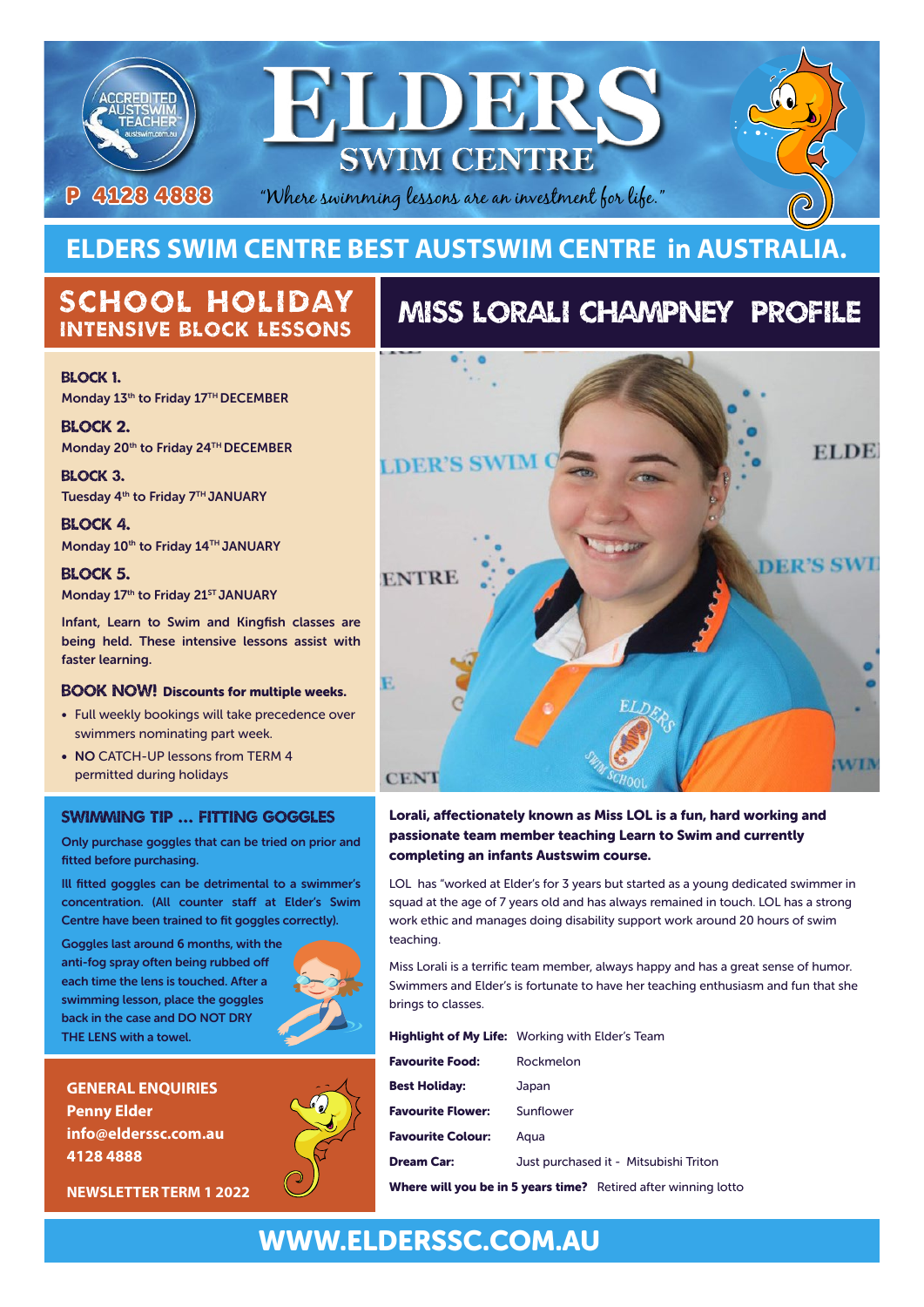# ELDER'S SWIM CENTRE NEWSLETTER TERM 1 2022



#### School swimming v's private classes

I often get asked "why pay for lessons when they are having swim lessons at schools".

I could go on for hours about the difference in lesson content, number of students/class (up to 12), you pay for what you get etc.

However quite simply school lessons are extremely valuable to COMPLIMENT private classes after school.

Our school program (Royal Lifesaving accredited) caters for large numbers however we cannot and do not teach different stroke techniques and efficiency.

Comparing both programs is like comparing oranges and lemons.

If possible do both, however keep up the private lessons for long term benefit.



#### COVID SAFE PRACTICES

COVID safe practices we take VERY SERIOUSLY. As a result you child may have several different teachers this term.

PLEASE DO NOT bring sick children to lessons.

Elder's will NOT allow unwell teachers near your swimmer. That is: High Temperature, Coughing.

Other safe COVID measures include compulsory signing in (Q code photo is encouraged), separate entrance and exits and social distancing.

Thank you for your support and understanding.

#### IMPORTANT DATES TERM 4 2021

\$30 DEPOSIT for Term 1, 2022 due Saturday, November 20TH

#### LAST DAY SATURDAY FOR TERM 4, DECEMBER 11TH

All make-ups must be made up this term with the exception of a medical certificate (Medical Certificates can carry over one term with a maximum of 5 lessons).

#### TERM 1, 2022 DATES

COMMENCE MONDAY 24TH JANUARY - SATURDAY APRIL 2ND, 2022 \*\*Wednesday January 26th - Public Holiday (Australia Day).

These classes will not be held and completed as an extra make-up class.

#### LEARN TO SWIM FEES

#### NON REFUNDABLE - \$30 DEPOSIT and change forms due 20TH NOVEMBER

10 weeks \$167.50 2nd Lesson / Child / Week \$10.75 AFTERNOON CLASS DAYS - School children have priority AQUA BABIES AM CLASSES ONLY 10 weeks \$144.50 2nd Lesson / Child / Week \$10.75

MORNING CLASS DAYS for infant and non school aged swimmers. Monday, Tuesday, Friday and Saturday (30 minute class)

AFTERNOON CLASS DAYS school children have priority Every weekday afternoon commencing 3:30 pm (30 minute class)

PRIVATE CLASSES \$39.75 per lesson

### LEARN TO SWIM to KINGFISH CLASSES

#### \$149.50 per term (\$10.75 per 2nd class)

If your child has been selected to participate in Kingfish (transitional squad after Learn to Swim) additional information shall be received.

If you have a sibling in Learn to Swim you may consider filling out a change of day/time form. Flippers are compulsory. They can be fitted correctly and purchased from reception.



#### LEARN TO SWIM PAYMENT OPTIONS

BANK TRANSFER is our preferred option. Minimum transfer of \$30 deposit due by Saturday 20TH NOVEMBER BANK DETAILS ELDER'S SWIM CENTRE BSB 484 799 ACCOUNT No. 504 951 484

REFERENCE: SWIMMERS NAME and SURNAME MUST BE ON RECEIPT EMAIL MUST BE RECEIVED – info@elderssc.com.au Stating receipt number and SWIMMERS NAME + SURNAME. EFTPOS or cash at reception. Full or Part payments can be made.

Payments must be in advance or your position is forfeited.

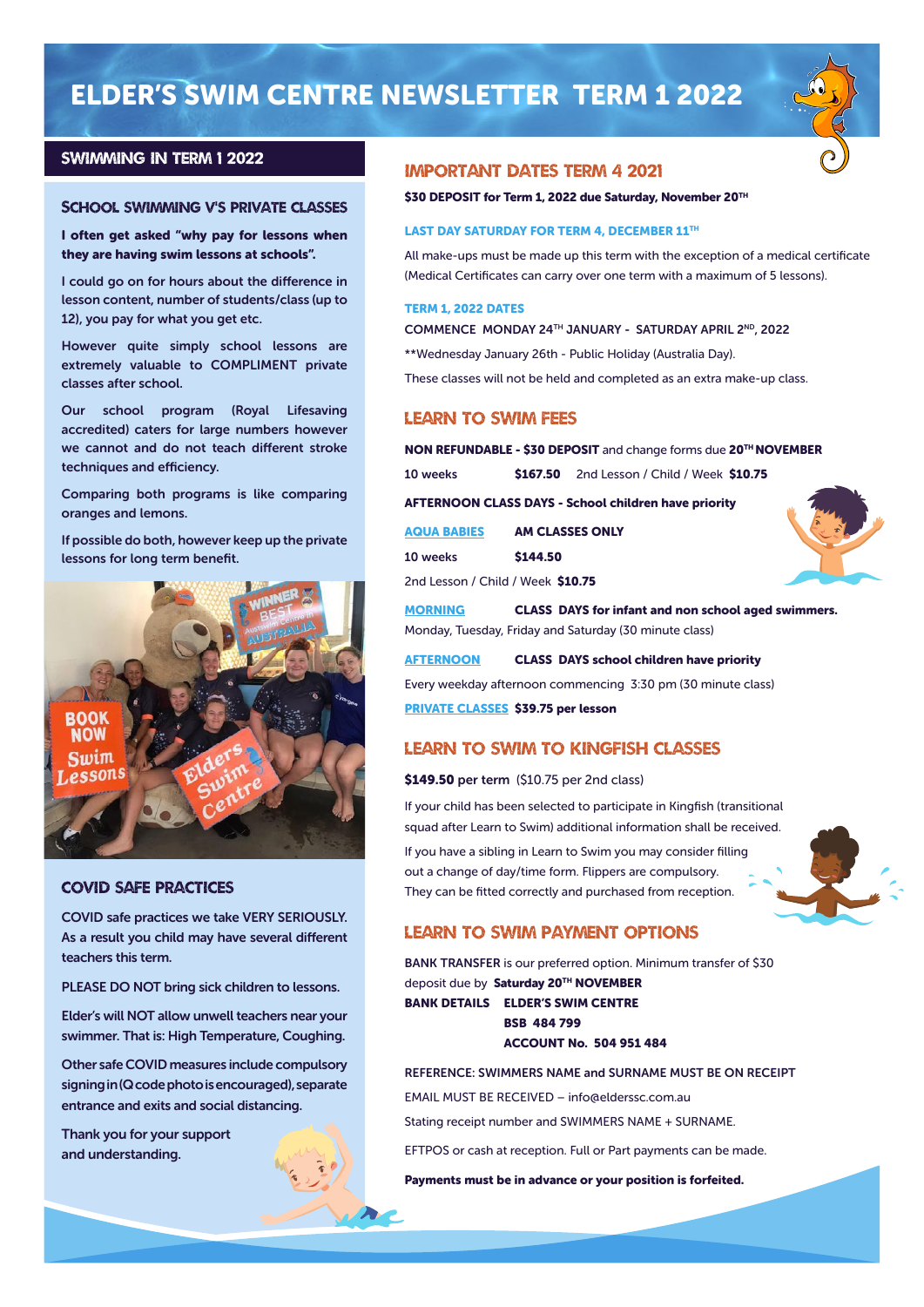# ELDER'S SWIM CENTRE NEWSLETTER TERM 1 2022

### PARENT information

#### MEDICAL Forms

If your email address, phone number or medical information has changed, please fill in a new form at reception.

## **COMMUNICATION**

Communication is a high priority at ELDER'S. This is done through EMAIL, FACEBOOK and the COMMUNICATION BOOK at reception.

### REMINDER - NO VIDEOS/PHOTOS

To be taken around the pool without management's permission due to privacy laws.

### CHILD'S PROGRESS REPORT

Please use the communication book at the front counter anytime to get an update on your child's progress.

# RECOMMEND ELDER'S TO A FRIEND RECEIVE A \$30 VOUCHER.

New families must mention your name when booking.

### ARE YOU A REBEL SPORTS MEMBER

Please mention Fraser Coast swim club upon signing up- Rebel kindly donates 5% of your purchase to Fraser Coast Swim club.

### CHANGE OF CLASS REQUEST

#### FORMS DUE SATURDAY NOVEMBER 20TH

If your child is changing

- A. days or times
- B. moving from an infant class to their own (around 3 years of age)
- C. sibling moving to Kingfish or Squad

Early forms with deposits receive 1st preference. School children shall be given first preference to afternoon classes. These forms must be returned as early as possible.

Generally swimmers do not change classes unless requested as each child is taught/challenged at their own level within a class. Skill levels are increased within the class so swimmers are not disrupted and constantly changing teachers and times.

### MAKE UP POLICY

- NO REFUNDS or CREDITS for classes missed.
- ALL CATCH-UP LESSONS MUST BE MADE UP THIS TERM NOT DURING HOLIDAYS. (Exception of a medical certificate. Certificate can carry over one term, maximum of 5 lessons).

#### REMINDER SQUAD FEES

#### SQUAD FEES MUST BE in advance when paying via Bank Transfer

| <b>JUNIOR CARD</b>      | \$120 card required    |
|-------------------------|------------------------|
| <b>DEVELOPMENT CARD</b> | \$145 no card required |
| <b>SENIOR CARD</b>      | \$170 no card required |



With the swim season well under way our swimmers have been smashing PB's and achieving some amazing results. We have already competed at Qld Short Course Championships and Hervey Bay Long Course Meet. With Gympie, Kawana, Bundaberg and Qld Long Course Championships all approaching in the next 8 weeks. Below is a snap shot of our teams amazing results to date.

### QLD SC CHAMPIONSHIPS

2 6 Gold Medals and State Champion 1 Silver / 1 Stronze / 10 x TOP TEN Places 63 Personal Best Times from 16 Swimmers

### Hervey Bay LONG COURSE MEET

36 Gold Medals / 25 & Silver / 23 & Bronze 121 Personal Best Times from 39 Swimmers

For full results of our swimmers pop over to the Fraser Coast Swim Club Facebook page.